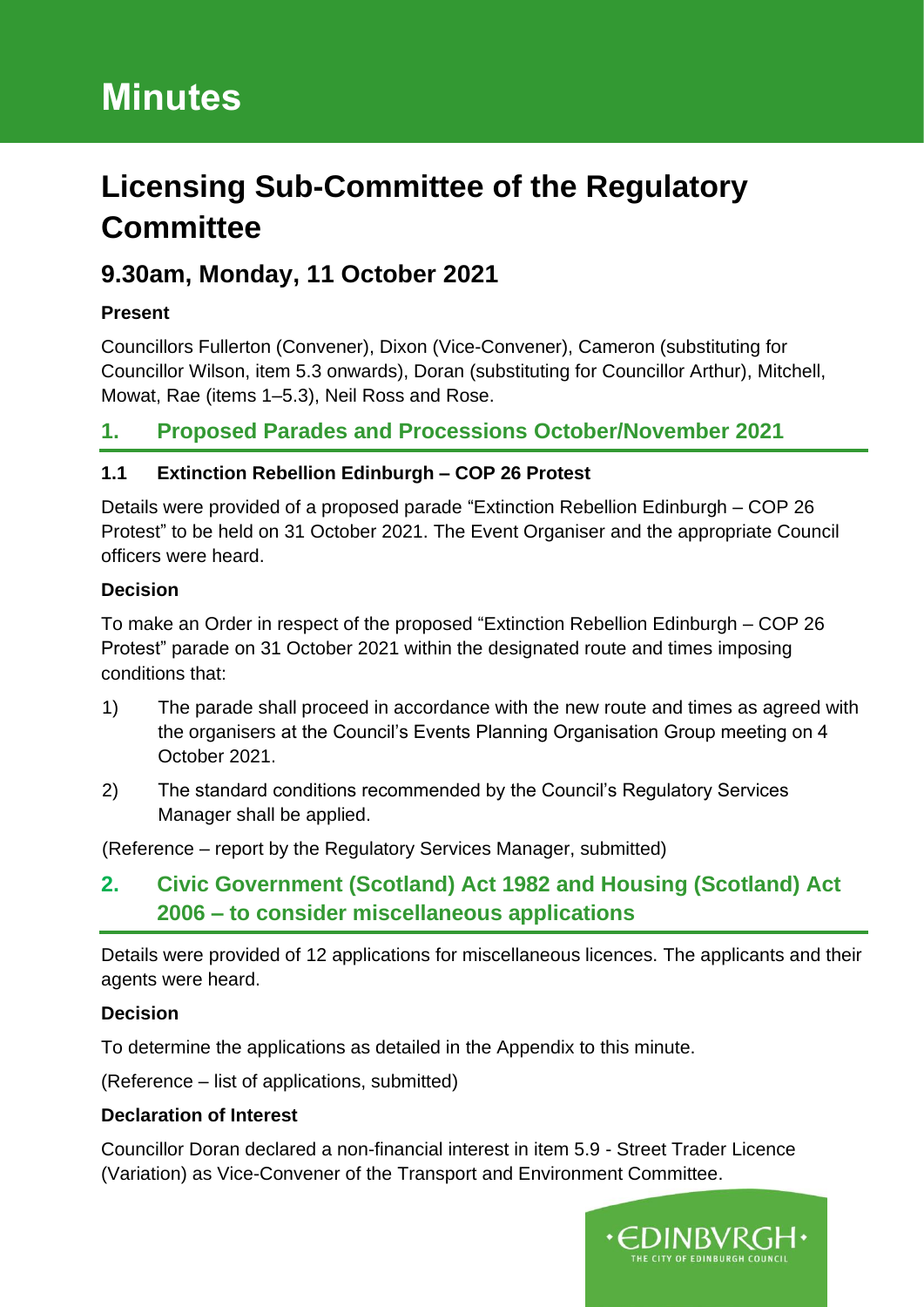#### **APPENDIX**

### **Applications for Miscellaneous Licences**

| <b>Market Operators Licence (Temporary)</b> |                                                                                                                 |                                                                                                                                                                                                                                                                                                                                                                                                                                                                                                      |  |  |  |
|---------------------------------------------|-----------------------------------------------------------------------------------------------------------------|------------------------------------------------------------------------------------------------------------------------------------------------------------------------------------------------------------------------------------------------------------------------------------------------------------------------------------------------------------------------------------------------------------------------------------------------------------------------------------------------------|--|--|--|
| 5.2                                         | <b>Local Motive</b><br><b>Markets</b><br><b>Tania Pramschufer</b><br>Castle Street,<br>Edinburgh                | To grant the licence subject to the Council's standard<br>conditions for this category of licence and the below<br>additional conditions, subject to the applicant providing<br>written consent of the two nearby businesses selling hot<br>food to the Licensing Manager.<br>1. Premises comply with Health & Safety legislation<br>and Scottish Government guidance on Covid-19<br>control.<br>2. All amplified music and vocals to be controlled to<br>the satisfaction of the Director of Place. |  |  |  |
| 5.3                                         | <b>Scottish Indian Arts</b><br>Forum<br>Aadhya Verma<br><b>Abhijit Chakarborty</b><br>Calton Hill,<br>Edinburgh | To grant the licence subject to the Council's standard<br>conditions for this category of licence and the additional<br>condition:<br>All amplified music and vocals to be controlled to the<br>satisfaction of the Director of Place.                                                                                                                                                                                                                                                               |  |  |  |
|                                             | <b>Public Entertainment Licence (Temporary)</b>                                                                 |                                                                                                                                                                                                                                                                                                                                                                                                                                                                                                      |  |  |  |
| 5.4                                         | <b>Scottish Indian Arts</b><br>Forum<br>Aadhya Verma<br><b>Abhijit Chakarborty</b><br>Calton Hill,<br>Edinburgh | To grant the licence subject to the Council's standard<br>conditions for this category of licence and the additional<br>condition:<br>1. All amplified music and vocals to be controlled to<br>the satisfaction of the Director of Place.                                                                                                                                                                                                                                                            |  |  |  |
|                                             | <b>Market Operators Licence (Temporary)</b>                                                                     |                                                                                                                                                                                                                                                                                                                                                                                                                                                                                                      |  |  |  |
| 5.5                                         | <b>Franck Philippe</b><br>Denis Bruyere<br>St James Quarter,<br>Edinburgh                                       | To grant the licence subject to the Council's standard<br>conditions for this category of licence, the additional<br>conditions set out in the letter from Police Scotland<br>dated 29 September 2021 and further additional<br>conditions:<br>1. All amplified music and vocals to be so controlled<br>as to be inaudible in the nearest noise-sensitive<br>premises.                                                                                                                               |  |  |  |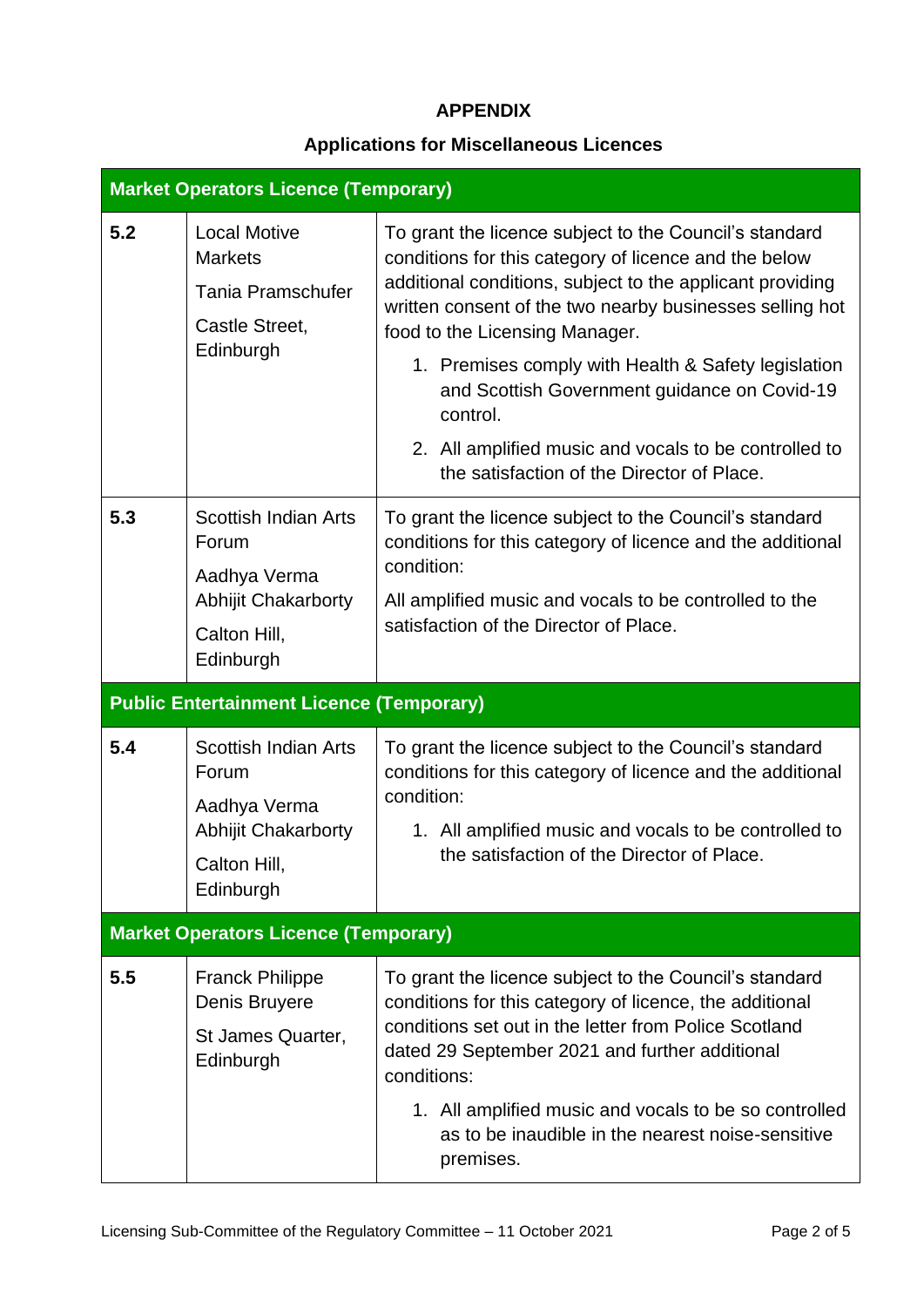|     |                                                                                                       | 2. The licence may be granted subject to the licence<br>holder ensuring that market traders handling<br>open foods comply with the 'Minimum Standards<br>for Street Traders and Stalls' in respect of food<br>hygiene. Environmental Health may carry out<br>unannounced visits in respect of health and<br>safety, and food hygiene to ensure traders are<br>compliant with relevant legislation. It will be the<br>responsibility of the licence holder to ensure<br>market traders are compliant with relevant<br>legislation. The licence holder should ensure that<br>Scottish Government Coronavirus baseline<br>control measures are followed.                                                                                                                                                                                                                                                                                                                                                                     |
|-----|-------------------------------------------------------------------------------------------------------|---------------------------------------------------------------------------------------------------------------------------------------------------------------------------------------------------------------------------------------------------------------------------------------------------------------------------------------------------------------------------------------------------------------------------------------------------------------------------------------------------------------------------------------------------------------------------------------------------------------------------------------------------------------------------------------------------------------------------------------------------------------------------------------------------------------------------------------------------------------------------------------------------------------------------------------------------------------------------------------------------------------------------|
| 5.6 | <b>Franck Philippe</b><br>Denis Bruyere<br>Car Park GA-Level<br>B3,<br>St James Quarter,<br>Edinburgh | To grant the licence subject to the Council's standard<br>conditions for this category of licence, the additional<br>conditions set out in the letter from Police Scotland<br>dated 5 October 2021 and further additional conditions:<br>1. All amplified music and vocals to be so controlled<br>as to be inaudible in the nearest noise-sensitive<br>premises.<br>2. The licence may be granted subject to the licence<br>holder ensuring that market traders handling<br>open foods comply with the 'Minimum Standards<br>for Street Traders and Stalls' in respect of food<br>hygiene. Environmental Health may carry out<br>unannounced visits in respect of health and<br>safety, and food hygiene to ensure traders are<br>compliant with relevant legislation. It will be the<br>responsibility of the licence holder to ensure<br>market traders are compliant with relevant<br>legislation. The licence holder should ensure that<br>Scottish Government Coronavirus baseline<br>control measures are followed. |
|     | <b>Public Entertainment Licence (Temporary)</b>                                                       |                                                                                                                                                                                                                                                                                                                                                                                                                                                                                                                                                                                                                                                                                                                                                                                                                                                                                                                                                                                                                           |
| 5.7 | <b>Franck Philippe</b><br>Denis Bruyere<br>St James Quarter,<br>Edinburgh                             | To grant the licence subject to the Council's standard<br>conditions for this category of licence, the additional<br>conditions set out in the letter from Police Scotland<br>dated 5 October 2021 and further additional conditions:<br>1. All amplified music and vocals to be limited to<br>between 17.00 hours and 19.00 hours.<br>2. All amplified music and vocals to be controlled to<br>the satisfaction of the Director of Place.                                                                                                                                                                                                                                                                                                                                                                                                                                                                                                                                                                                |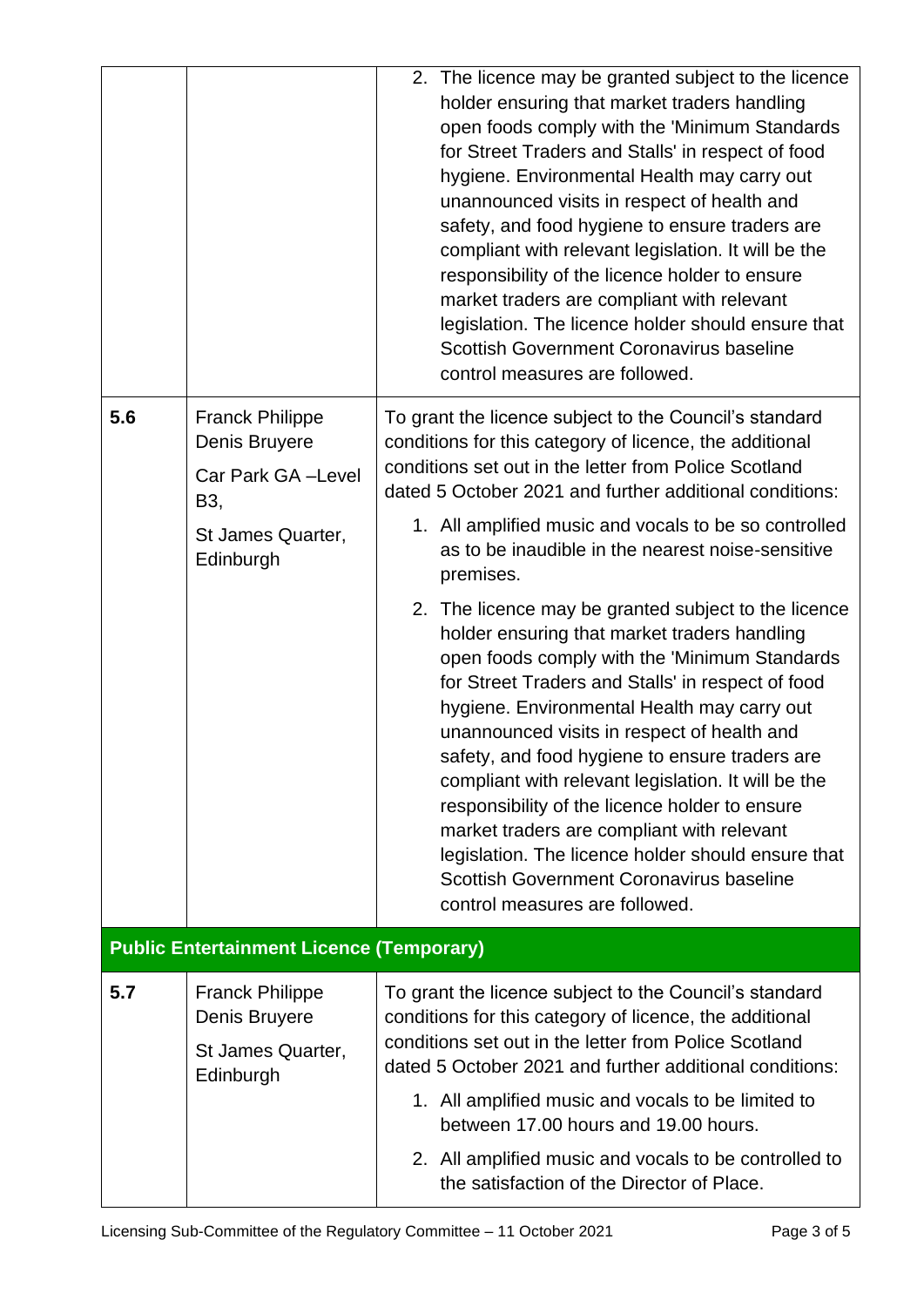|                                           |                                                                                            | 3. The licence holder should ensure that Scottish<br>Government Coronavirus baseline control<br>measures are followed.                                                                                                                                                                                                             |  |  |  |
|-------------------------------------------|--------------------------------------------------------------------------------------------|------------------------------------------------------------------------------------------------------------------------------------------------------------------------------------------------------------------------------------------------------------------------------------------------------------------------------------|--|--|--|
| <b>Public Entertainment Licence (New)</b> |                                                                                            |                                                                                                                                                                                                                                                                                                                                    |  |  |  |
| 5.8                                       | Julie Cunningham<br><b>WW Softplay</b><br>Limited<br>377 Easter Road,<br>Edinburgh         | To continue consideration of the application to the<br>meeting of the Licensing Sub-Committee on 22<br>November 2021 to allow a joint inspection of the<br>premises to be carried out by the Fire and Rescue<br>Service, the applicant's fire officer and the Council's<br>Public Safety team.                                     |  |  |  |
|                                           | <b>Street Trader Licence (Variation)</b>                                                   |                                                                                                                                                                                                                                                                                                                                    |  |  |  |
| 5.9                                       | Leslie Craig Taylor<br><b>Middle Meadow</b><br>Walk, Edinburgh                             | To refuse the application to vary street trader's licence in<br>terms of Paragraph 10 of Schedule 1 of the Civic<br>Government (Scotland) Act 1982.                                                                                                                                                                                |  |  |  |
|                                           |                                                                                            | Note: Councillor Rose requested that his dissent to the<br>decision be recorded in the minute of the<br>meeting.                                                                                                                                                                                                                   |  |  |  |
|                                           | <b>House in Multiple Occupation Licences (Renewal)</b>                                     |                                                                                                                                                                                                                                                                                                                                    |  |  |  |
|                                           |                                                                                            |                                                                                                                                                                                                                                                                                                                                    |  |  |  |
| 5.10                                      | Farzana Ahmad<br>Agent: Murray &<br><b>Currie Ltd</b><br>1F2, 8 Atholl Place,<br>Edinburgh | To grant the licence subject to the Council's standard<br>conditions for this category of licence.                                                                                                                                                                                                                                 |  |  |  |
| 5.11                                      | <b>Umran Akbar</b><br>Agent: Umran Akbar<br>12 Glasgow Road,<br>Edinburgh                  | To continue consideration of the application to the<br>meeting of the Licensing Sub-Committee on 26 October<br>2021 in order for an officer from the Private Rented<br>Services Team to attend the meeting to provide<br>information on the operation and management of the<br>property and the responsibilities of the applicant. |  |  |  |
|                                           | <b>House in Multiple Occupation Licences (New)</b>                                         |                                                                                                                                                                                                                                                                                                                                    |  |  |  |